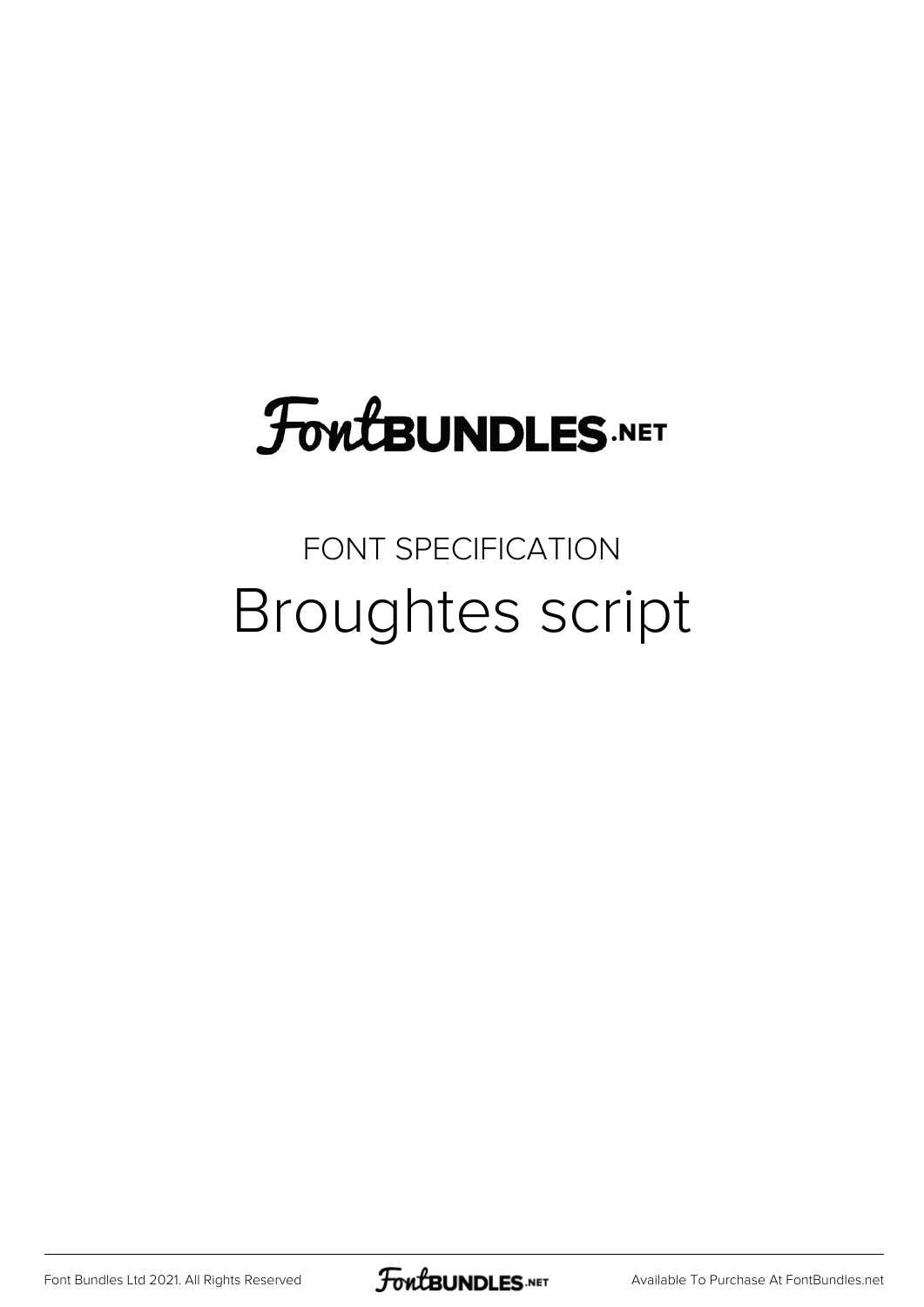### Broughtes script 2 - Regular

**Uppercase Characters** 

### ABCDEFGHIJKLMMOPQR STUVWXYZ

Lowercase Characters

## abcdefghijklmnopar STUVWXYZ

**Numbers** 

# 0123456789

Punctuation and Symbols



All Other Glyphs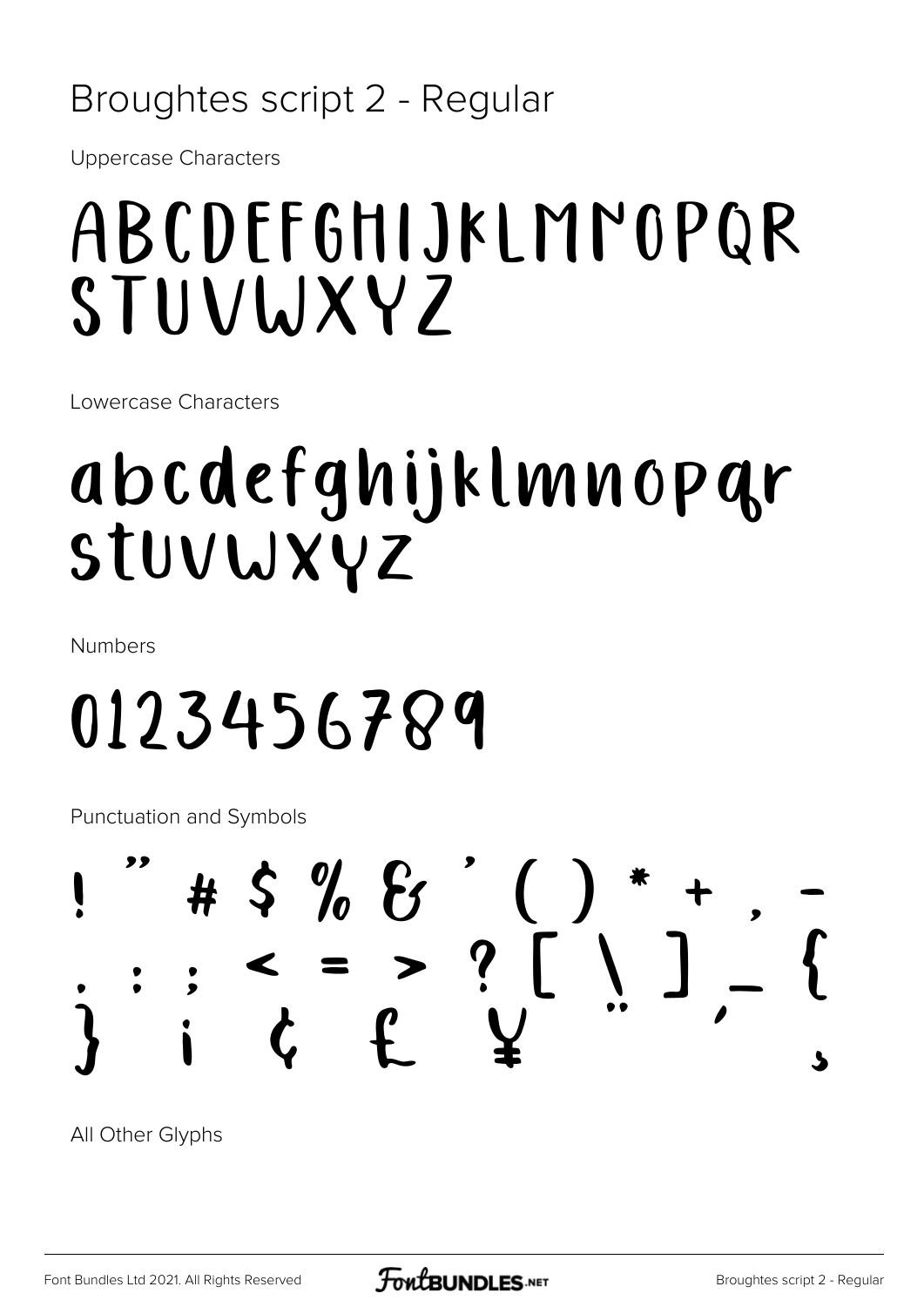# À Á Â Ã Ä Å Æ Ç È É Ê Ë Ì Í Î Ï Ð Ñ Ò Ó Ô Õ Ö × Ø Ù Ú Û Ü Ý ß à á â ã ä  $\stackrel{0}{a}$   $\stackrel{.}{c}$   $\stackrel{.}{c}$   $\stackrel{.}{c}$   $\stackrel{.}{c}$   $\stackrel{.}{c}$   $\stackrel{.}{c}$   $\stackrel{.}{c}$   $\stackrel{.}{c}$   $\stackrel{.}{c}$   $\stackrel{.}{c}$   $\stackrel{.}{c}$   $\stackrel{.}{c}$   $\stackrel{.}{c}$   $\stackrel{.}{c}$   $\stackrel{.}{c}$   $\stackrel{.}{c}$   $\stackrel{.}{c}$   $\stackrel{.}{c}$   $\stackrel{.}{c}$   $\hat{\mathbf{i}}$  i  $\tilde{\mathbf{n}}$   $\hat{\mathbf{o}}$   $\hat{\mathbf{o}}$   $\hat{\mathbf{o}}$   $\tilde{\mathbf{o}}$   $\tilde{\mathbf{o}}$   $\tilde{\mathbf{o}}$   $\tilde{\mathbf{o}}$ ø ù ú û ü ý ÿ Ł ł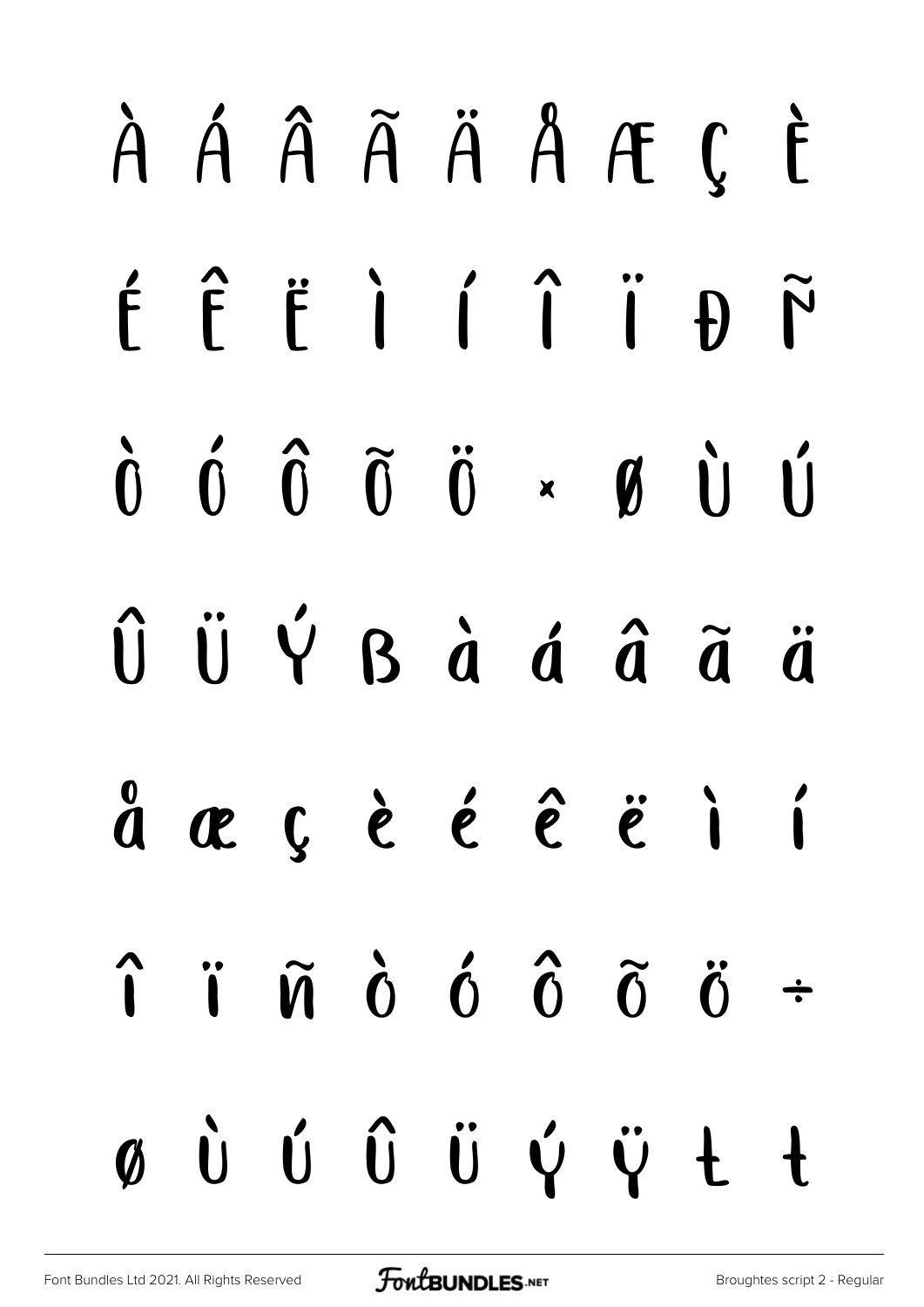# CaŠšŸŽž^

 $\mathbf 0$  $\epsilon$  $\blacktriangleright$ ,,  $\bullet$ 

### $\prime$  /  $\epsilon$  fi fl

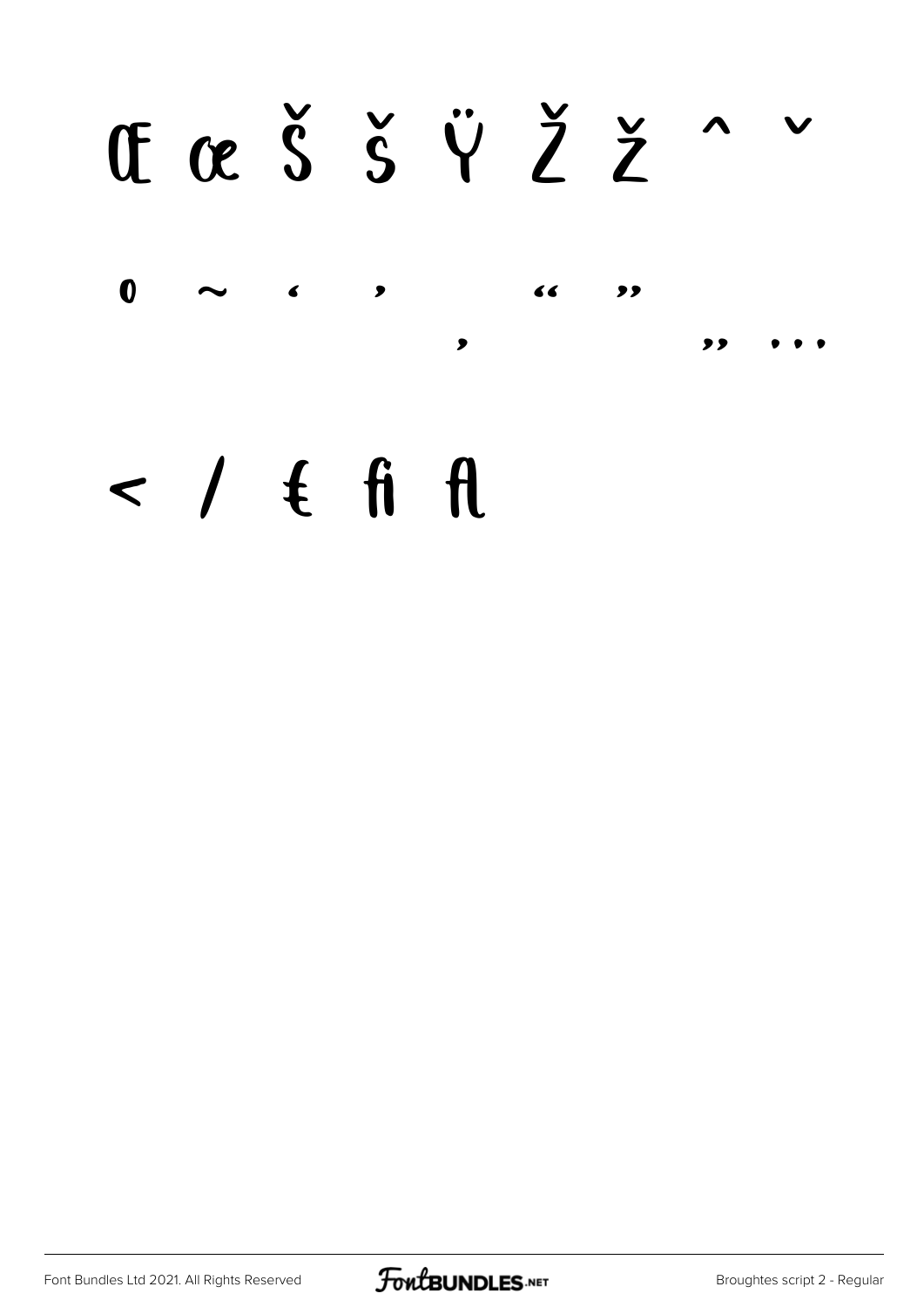#### Broughtes script - Regular

**Uppercase Characters** 

ABCDEFGHIJKLM<br>NOPQRSTUVWXY

Lowercase Characters

abcdefghijklmnopg

Numbers

0123456789

**Punctuation and Symbols**  $\frac{3}{2}$  %  $\frac{1}{2}$ l  $\frac{1}{2}$  :  $\frac{1}{2}$  :  $\frac{1}{2}$  :  $\frac{1}{2}$  :  $\frac{1}{2}$  :  $\frac{1}{2}$  :  $\frac{1}{2}$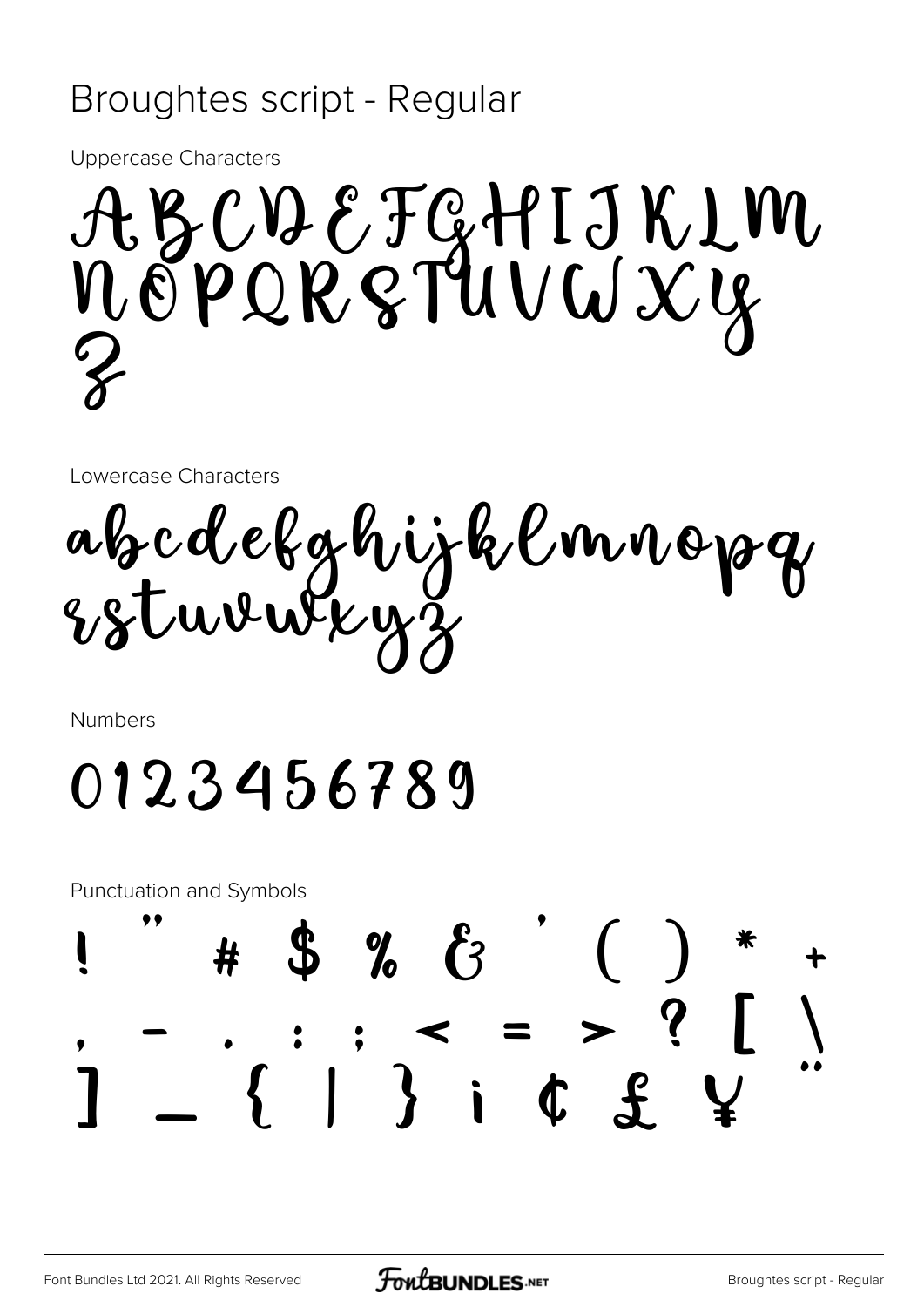AAÂAÄAAACCE  $\hat{\ell}$   $\hat{\ell}$   $\hat{i}$   $\hat{1}$   $\hat{1}$   $\hat{3}$   $\hat{3}$  $\dot{M}$   $\dot{M}$   $\dot{M}$   $\dot{M}$   $\ddot{G}$   $\ddot{G}$   $\dot{G}$   $\dot{G}$   $\dot{G}$   $\dot{G}$ Û Ü Ý B à á â ã ä a ae çèéé è  $\ddot{\mathbf{c}}$ 

ځ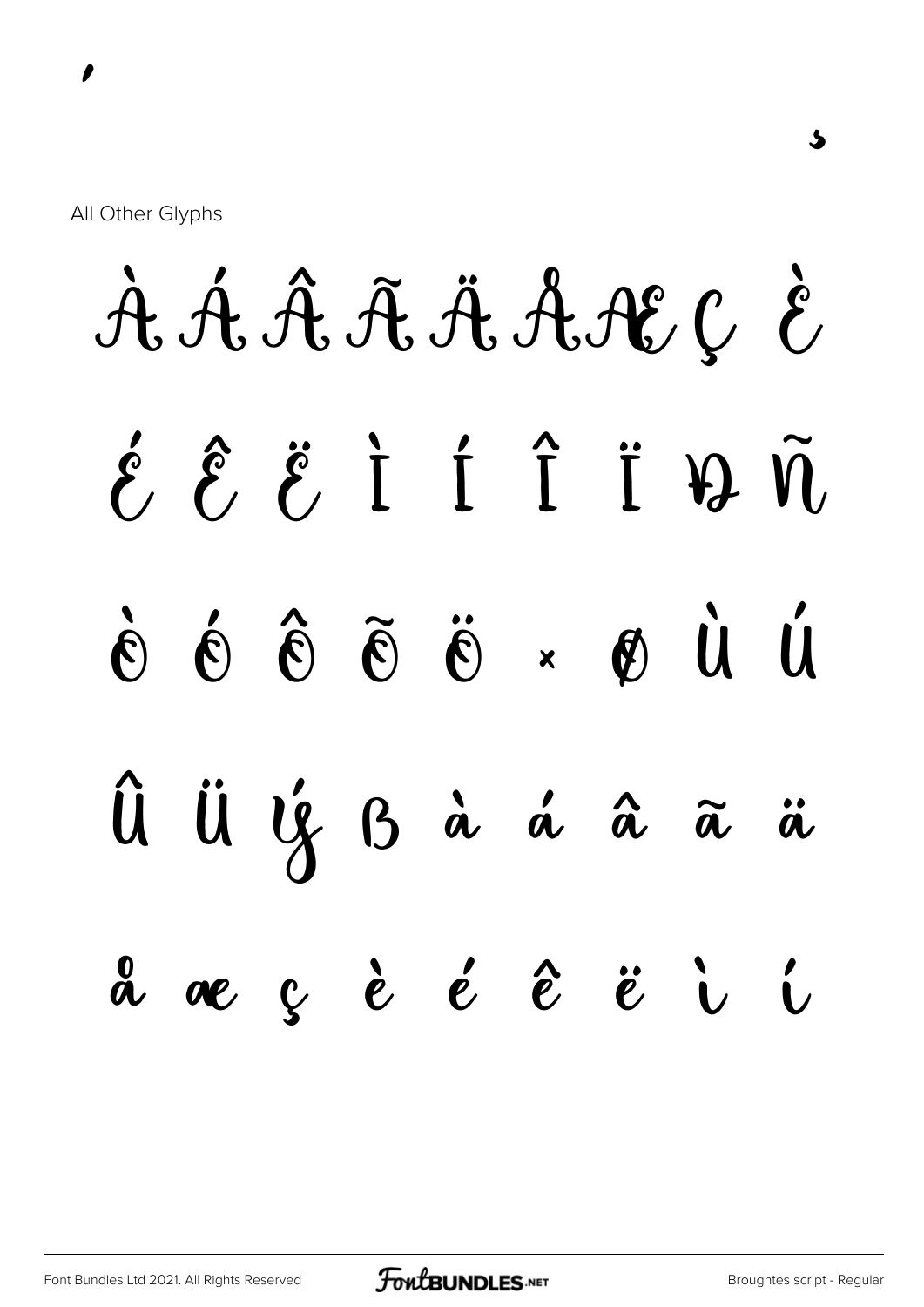$\hat{v}$   $\ddot{v}$   $\tilde{\eta}$   $\dot{e}$   $\acute{e}$   $\tilde{e}$   $\tilde{e}$   $\ddot{e}$  ÷ øù ú û ü ý ÿ t l OE œ Š š ÿ Ž ž  $\bullet$  $\leq$  /  $\frac{1}{2}$  and  $\frac{1}{2}$ 

 $d\theta$  and  $d\theta$ 

injohnlan